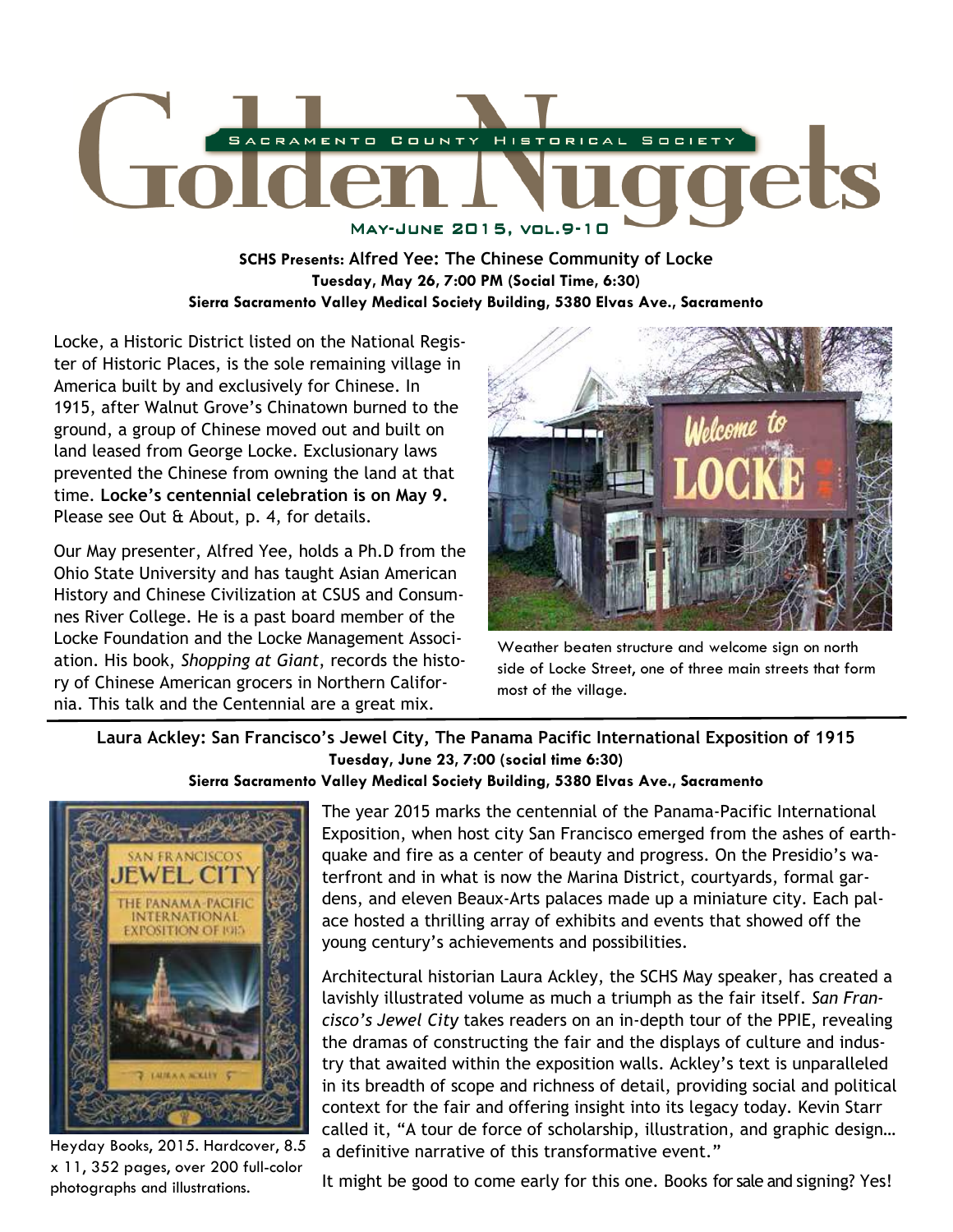# **Land for Eighteen Cents An Acre!**  By Ray Oliver



A huge portion of the north area of Sacramento County once sold for less than 20 cents an acre. On August 8, 1849 Samuel Norris paid Hiram Grimes \$8,000 for the Rancho del Paso, a former Mexican (not Spanish) land grant of about 44,000 acres north of the American River. That amount was cheap even in those distant days. There might have been other deal-

Samuel Norris, 1881 California State Library

ings between Norris and Grimes since both had apparently been involved in business deals in the Sandwich Islands, now Hawaii, before coming to the Sacramento area.

Hiram Grimes claimed to be the sole owner of the rancho based on two codicils to the will of his uncle Eliab Grimes. Eliab had obtained the land grant from the Mexican governor, Manuel Micheltorena, in 1844. Grimes' relatives in other parts of the United States later challenged the codicils in a series of lawsuits that kept the ownership of the land in question for several years.

Samuel Norris came from Denmark where he was known as Gotthilf Wilhelm Becher Christensen. Before coming to Sacramento, he lived in Honolulu and San Francisco and was involved in some business there with John Sutter as well as Eliab Grimes.

The next notable sale of the rancho came on March 5, 1851, when Norris sold it to Sam Brannan for \$200,000. On the following May 28, Brannan sold the rancho back to Norris for \$100,000. The transactions do not seem reasonable. There is no record of what else might have been included in the deal. Both men were involved in the loan business as well land speculation. The land transfers might have been part of—or perhaps cover for some other transaction.

Norris also had to deal with the problems of obtaining a United States government patent for the rancho, an expensive and time consuming process, as well as the lawsuits by the Grimes relatives. His lawyers for all this legal activity were James Ben Ali Haggin and Lloyd Tevis, two enterprising lawyers and land speculators who had eyes on the rancho for themselves. The patent process was successful in 1858 when President James Buchanan

signed the document recognizing the Mexican land grant and confirming Norris as owner. The Grimes' lawsuits dragged on and on until April 30, 1860, when the United State Supreme Court issued its verdict. Eliab Grimes' will was declared valid, as was Hiram Grimes sale of the rancho, and Norris was indeed the legal owner.

Norris' victory was a hollow one. He was so deeply in debt to his lawyers for the years of litigation that he lost the rancho to them. He tried suing them, but lost, and the rancho was sold at public auction on May 9,1862, to Tevis and Haggin for \$63,500. On June 23, 1862, they gave Norris \$5,000 for whatever claim he might still have to the rancho. Perhaps the payment was to encourage Norris to go away, which he did. He went back to Hawaii and did more land speculation and filed numerous lawsuits.

Haggin used the rancho to raise race horses that he sold at annual gala events in Madison Square Garden in New York. One of his horses, Ben Ali, won the Kentucky Derby in 1886. Another, Salvator, set the record for the mile in 1890 with a time of one minute and 35.5 seconds. Streets in North Sacramento bear their names and those of some of Haggin's other winning racehorses.

By 1905 Haggin and Tevis, now among the richest men in the nation, decided to sell the rancho. They wanted \$2 million but in 1910 they accepted \$1.5 million from the Sacramento Valley Colonization Company. It was the rancho's final sale.



The new owners proceeded to develop the land with nationwide advertising. Now the former land grant includes North Sacramento, Cal Expo, McClellan Park, North Highlands, Rio Linda, Arden-Arcade, Town and Country, Del Paso Park and a large portion of Carmichael.

Rancho Del Paso area, 1982. Map: Ed Soto, McClellan AFB

Ray Oliver is a longtime member and former board member of SCHS

and the former Rancho del Paso Historical Society, and a former McClellan AFB historian and museum curator. He is the author of the now out-of-print booklet, *Rancho del Paso, a History of the Land Surrounding McClellan AFB.*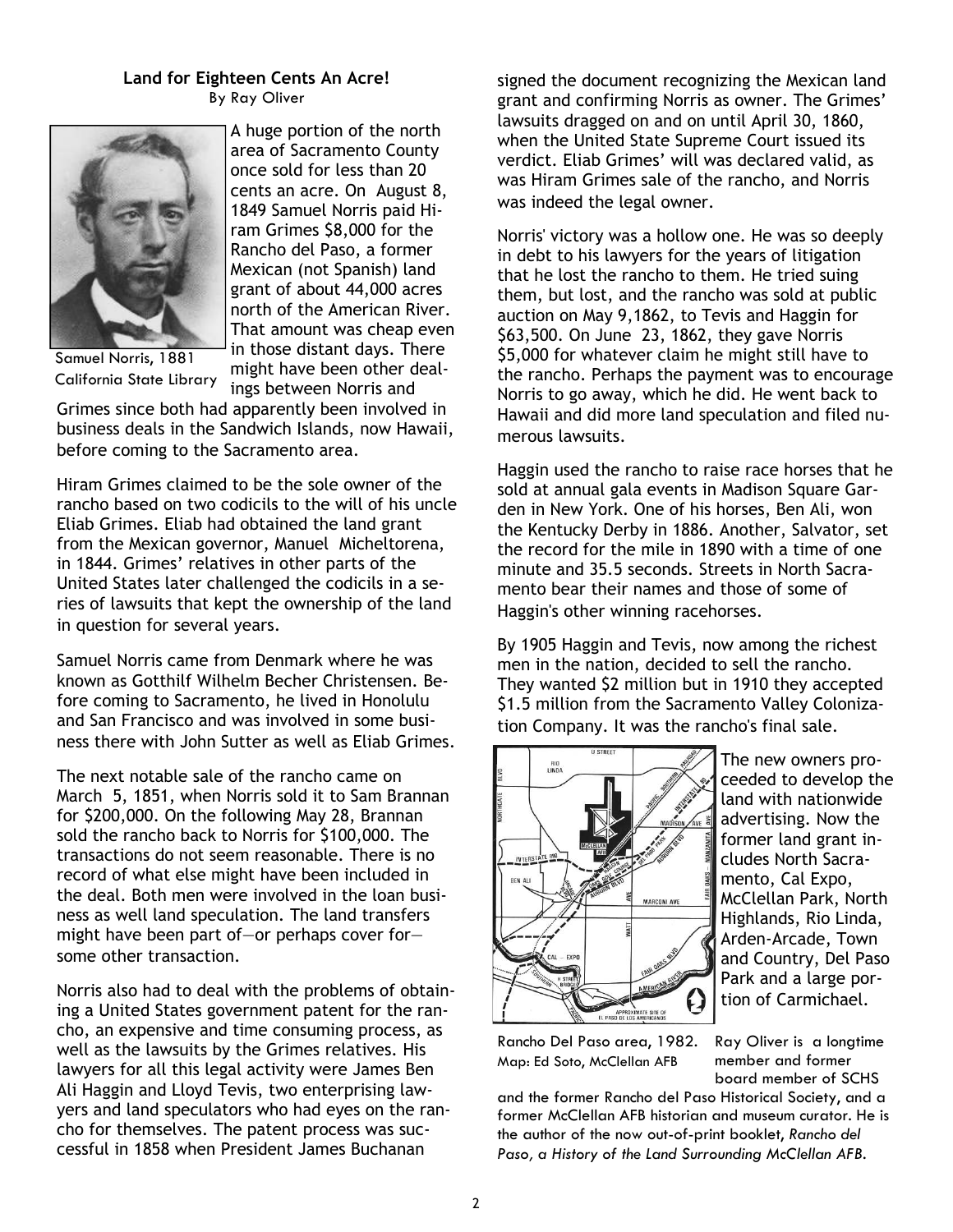

Just as we're getting used to **Center for Sacramento History**  as the new name for the former Sacramento Area Museums and Collection Center, along comes **Preservation Sacramento**, the new moniker (logo above) for the Sacramento Old City Association. This writer always thought the original name was a bit confusing. Just what *was* the Old City? Old Sacramento? Midtown? Change is good! -PT

# **Preservation Sacramento Presents Jane Jacobs Walks, May 16-17**

Preservation Sacramento will host five Jane Jacobs Walks and one 'Roll' bike ride. Part history tour, part urban planning discussion, these tours explore how Sacramento's city neighborhoods function for pedestrians and cyclists, residents and businesses, public transit and cars (or, in some cases, not.) All tours are free and open to the public. Start times and meet locations are below.

Jane Jacobs Walk and Jane Jacobs Roll are part of a continent-wide series of walks and bike rides based

on the principles of Jane Jacobs, author of *The Death and Life of Great American Cities*. Written in an era when American cities promoted the suburb and the automobile, turning their backs on downtowns and older neighborhoods, her work changed the way American planners thought about



cities. It is widely read today by modern urban planners, promoting sidewalks, parks, mixed use, residential density, local economies and walkability.

For more information about Jane Jacobs Walk events, contact Preservation Sacramento at *preservation.sacramento@gmail.com* or call 916-202-4815. Visit *preservationsacramento.org* for more information about Preservation Sacramento and other events.

# **Saturday, May 16, Walking Tours Preservation Roundtable/Oak Park Tour**

**9 AM-noon, Wellspring Women's Center, 3414 4th Ave**  Presentation on citywide preservation & planning projects, Oak Park history & potential historic districts survey results. At 11AM, two walking tours of central Oak Park depart.

#### **Boulevard Park Walking Tour 1-3 PM, Corner 22nd & H Street**

Historian William Burg leads an exploration of Boulevard

Park's designed landscapes, "commons" spaces, beautifully restored historic homes and its one remaining 'Fainted Lady', the long-neglected Hart Mansion at 2131 H Street.

#### **Lavender Height Walking Tour 4-6 PM, Lavender Library, 1414 21st Street**

Explore the social history of Sacramento's LGBT (Lesbian, Gay, Bisexual, Transgender) community including political activism, community centers, and nightclubs with Historian William Burg, Preservation Sacramento board president.

# **Sunday May 17 Walks and a Bike "Roll"**

# **Sacramento Cannery Bike Ride**

#### **10 AM-noon, 7th St & Richards/Township 9 Station**

Bike to 3 historic canneries and a can factory, discussing food processing and transportation history and adaptive reuse. Led by Preservation Sacramento's William Burg.

#### **East's Sacramento's 38th Street 1–3 PM, 38th & J Street**

Explore a portion of East Sacramento, one of Sacramento's earliest streetcar suburbs, notable for its architectural beauty and landscape design. Tour led by Preservation Sacramento's East Sacramento Subcommittee.

# **R Street Corridor**

# **4-6 PM, Southwest corner of 3rd & R Street**

Take a walking tour of historic R Street, a railroad and industrial corridor undergoing transformation into a mixed use neighborhood of art galleries, housing, restaurants and pedestrian/transit oriented spaces. Tour led by Todd Leon of CADA and Preservation Sacramento president William Burg.

# *Lost and Found: Savory Stories & Classic Recipes from Sacramento Home Cooks*

# Contributed by Maryellen Burns

Every family has a treasured recipe, beloved as much for the memories it evokes as for its taste. Most families have many such recipes, handed down through generations, squirreled away on foodspattered index cards, taped on the inside of wellworn cookbooks, or cut from yellowing newspaper or magazine articles. Do you have a 'storied' recipe?

Stories collected from Sacramento home cooks and their families will form the basis of *Lost and Found,*  a new book due out in November. SCHS members are encouraged to submit their local stories, recipes, illustrations and photos no later then June 15, 2015. SCHS board member Maryellen Burns and a team of volunteers will also collect stories and recipes at the Antelope Library, Saturday, May 9, at 2 PM, and McClatchy Library, Wednesday, May 13, at 6:30 PM. For specific guidelines or to volunteer to test and type recipes or conduct research, contact Maryellen Burns at *foodtalk@me.com* or 916-456-4930.